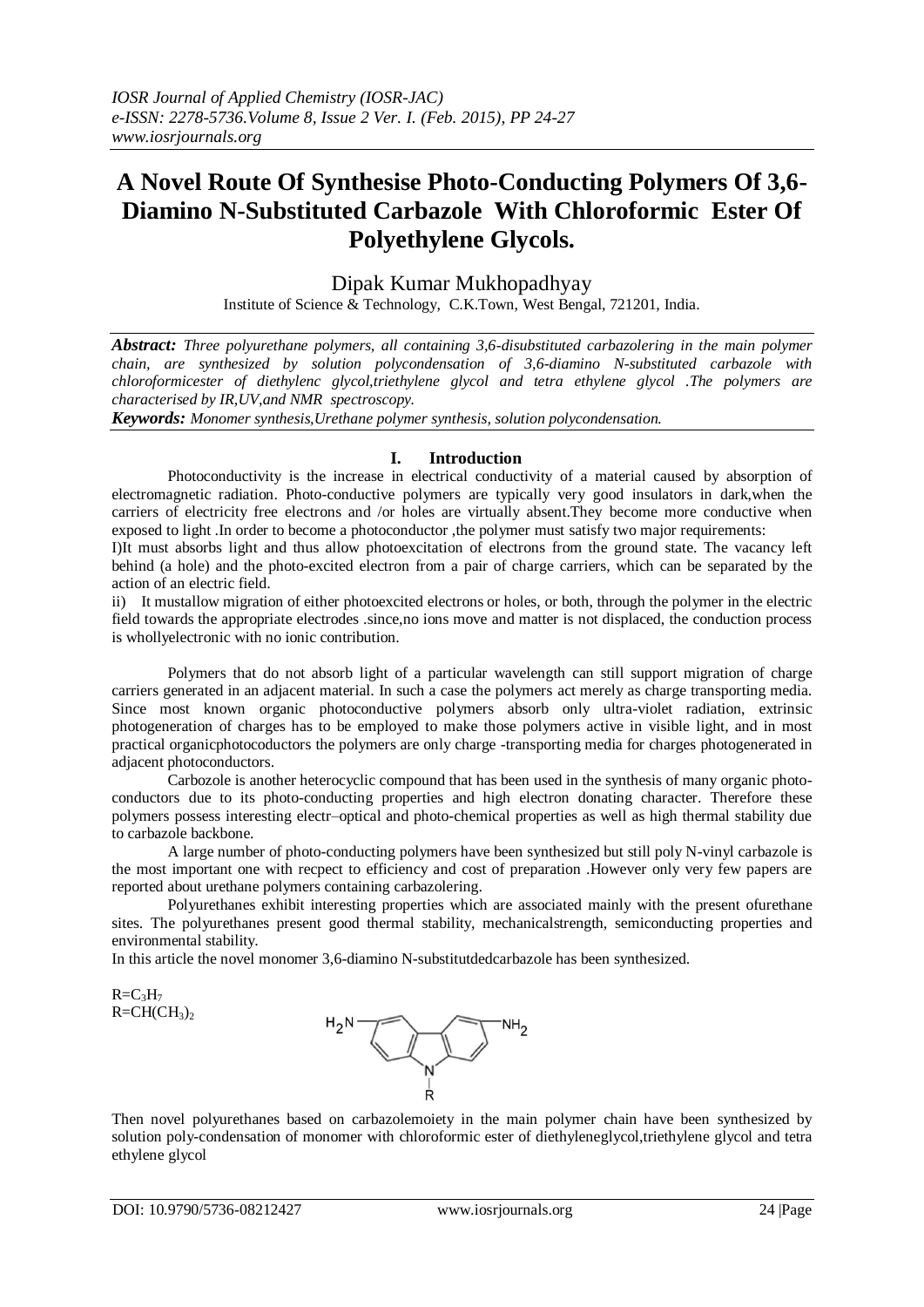

## **II. Experimental**

# **2.1 preparation of N-substituted carbazole :**

## **2.1.1 preparation of N-propyl carbazole :**

Carbazole is treated with sodium propoxide in absolute alcoholic medium in presence propyl iodide. The product has been purified by repeated crystallisation. The product has been confirmed by IR, NMR, UVspectre and observing the melting point.



### **2.1.2. Preparation of N-isopropyl carbazole :**

Carbazole is reacted with sodium ethoxide in absolute alcoholic medium in presence of isopropyl iodide.The product has \been purified by repeated crystallisation and characterized by the determination of melting point and by IR,NMR,and UV spectra.



## **2.2 Preparationof 3,6-dinitro N-substituted carbazole :**

To a solution of 20g copper (II) nitrate hemi pentahydrate in a mixture of acctic acid (40ml)and acetic anhydride (80ml),stirred at room temperature,20g N-substituted carbazole are introduced in a small portions. The reaction mixture is stirred at room temperature for an hour and then poured on ice-water. The yellow precipitate is filtered. washed with water until pH=7 and dried .The product is purified by repeated dissolution inTHF and precipitation in water .The product is confirmed by checking the melting point and verifying the IR,NMR, and UV spectra.



#### $R=C<sub>3</sub>H<sub>7</sub>$

# **2.3. Preparation of 3,6-diamino N-substituted carbazole :**

A mixture formed from 10g of dinitrocompound ,56g of stannouschloride,180ml acetic acid and 30ml concentrated hydrochloric acid are refluxed under nitrogen atmosphere for 25h.The initial yellow colour turns on after 1h of reflux to orrangeand in time becomes brown. After 8h another portion of 10g stannous chloride and 5ml concentrated hydrochloric acid are added. After 25h the reaction mixture is cooled and neutralized with sodium hydroxide solution(20%)and the pink precipitate is separated by filtration , washed with water and dried ,It is purified by three times precipitation in water from acetone solution. The diamino compound is kept in dark and in nitrogen atmosphere, the diamino derivative is confirmed by checking the melting point and by and IR, NMR, and UV spectra.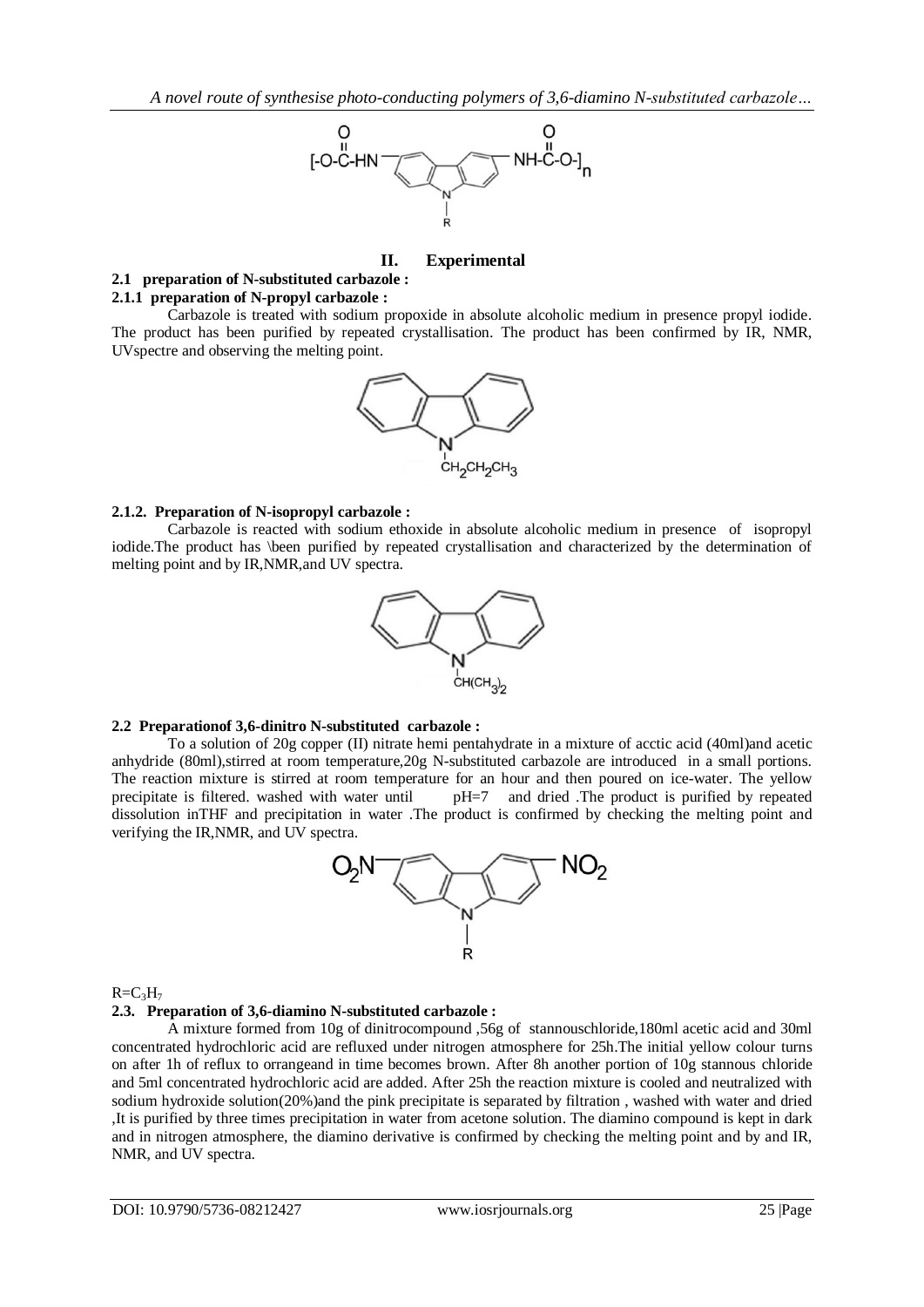

Calculated N, 17.67 Found N, 17.32

# **2.4. preparation of chloroformic ester of different poly ethylene glycols :**

0.08mols of phosgene mixed with benzene is taken in a three necked round bottom flask equipped with a reflux condenser and a magnetic stirrer .The mixture is placed in an ice-both .Then 0.04mols of poly ethylene glycol mixed with 50ml of benzene is slowly added with vigorous stirring .After 30 minutes the ice bath is removed and the temperature of the mixture slowly raised to  $30^{\circ}$ c. After that the reaction mixture is warmed at  $50^{\circ}$ c for 3h with vigorous stirring.

## **2.5. Polycondensation of 3,6-diamino N-substituted carbazole and chloroformic ester of polyethylene glycols :**

The above reaction mixture is cooled to room temperature and placed in an ice-bath. Another 100ml of benzene is added to the mixture. Then 0.04 mols of diamine mixed with benzene is quickly added at  $0^0$  5<sup>0</sup>c with vigorous stirring.,Then 0.08mols of triethylamine is addedwith vigorous stirring .After 30minutes the mixture is removed from ice-bath and stirred well at room temperature for 2h .In time the polymer is precipitated out from methanol ,filtered off and washedwith methanol and finally with hexane and dried . The polymers are characterised by IR, NMR and UV spectra.

# **III. Result And Discussion**

The study of IR,NMR and UV spectra revealed the successful preparation of the polymers .The synthesis of carbazole based diamine monomer starting from carbazole is presented in detail in scheme-I



**Scheme – I, Synthesis of monomer**

N-substituted carbazole is prepared by treating carbazole with corresponding sodium alkoxide and with corresponding alkyl halide in absolute alcoholic medium. Diamine is synthesized by a similar procedure described by chen and natansohn. N-substituted carbazole is firstly dinitrated using copper (II) nitrate hemi penta hydratein a mixture of acetic acid and acetic anhydride In the sccondstep,dinitro compound is reduced using stannous chloride in a mixture of hydrochloric acid and acetic acid at reflux temperature. .Apure, light, pink-coloured product in a reasonable yieldis obtained after three precipitations of acetone solution in water and the filtered solid product is dried and deposited in dark and nitrogen atmosphere.

By solution polycondensation of equimolar mixture of 3,6-diamino N-substituted carbazole and chloroformic esters of diethyleneglycol,triethylene glycol and tetra ethylene glycol, three urethane polymers have been synthesized .The reaction is carried out in benzene .The polycondensation reactions \are carried out in homogenous phase and the polymers are separated in high yields by precipitation in methanol .The synthesized polymers are soluble in most common organic solvents .The polymers possess interesting electro – optical and photo-chemical properties as well as high thermal stability ,mechanical strength and regiditydue to carbazole backbone. Polymer of 3,6- diamino N-substituted carbazole with diethylene glycol is given below as a typical example in scheme-(II)